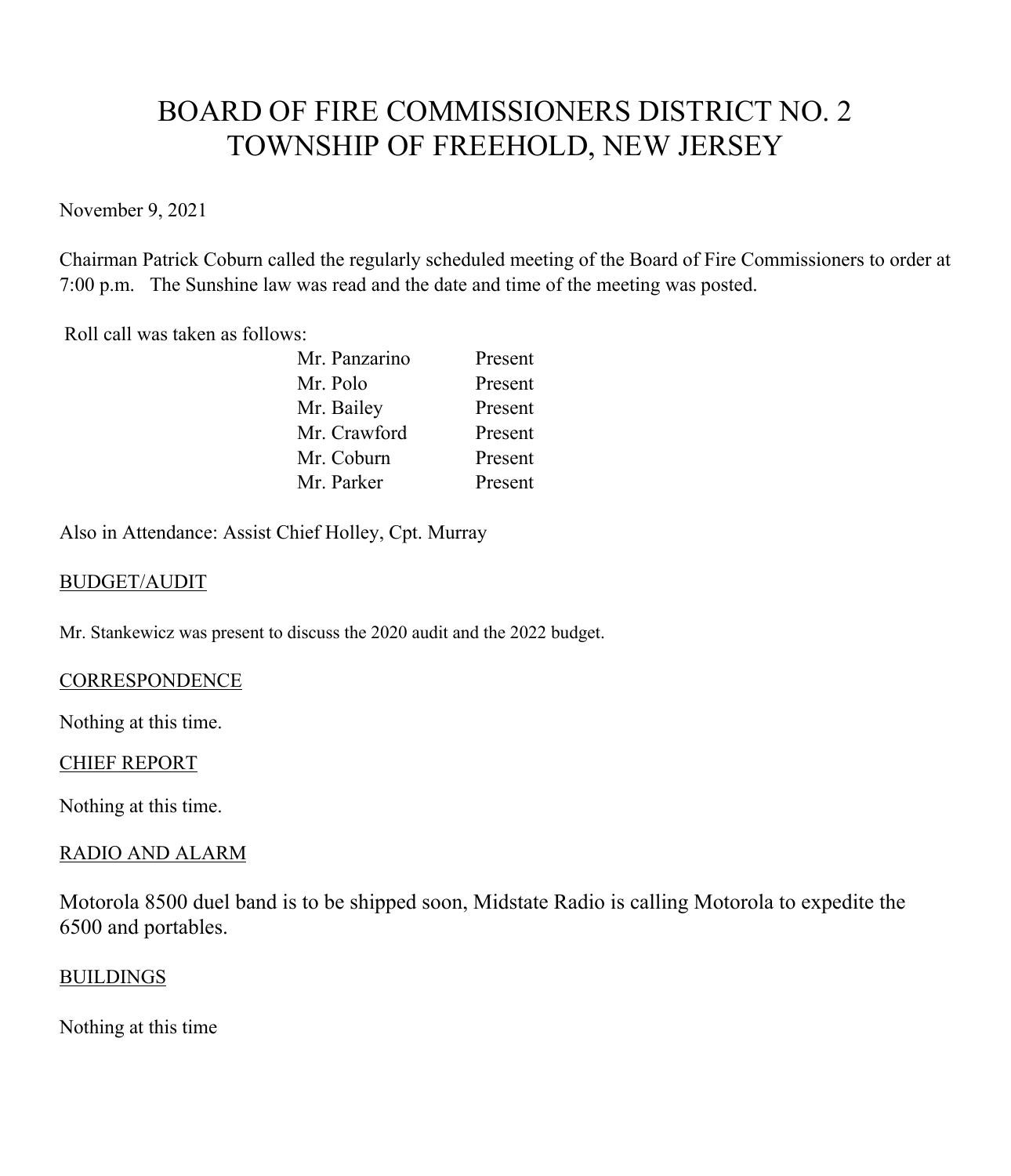# **INSURANCE**

Nothing at this time.

## MAINTENANCE

Nothing at this Time

## LOSAP

Nothing at this time.

## NEW TRUCK

Dave Goldstein gave the quote for the Argus MI Tic Cameras in the amount of \$11,373.38, Mr. Bailey made a motion to purchase, 2nd by Mr. Polo, and roll was called, Board Approved.

## CHIEF'S VEHICLE

The new Chief's vehicle will need MP70 wireless gateway Wi-Fi and multiband antenna estimate from Midstate is \$2,878.00, this was tabled to the next business meeting.

#### 5 YR. PLAN

Nothing at this time

## **SIGNS**

Nothing at this time.

#### BOAT

Nothing at this time.

# AIR PURIFICATION SYSTEM

Nothing at this time.

#### **ENVIROMENTAL**

Joseph Midwig from Roux Associates presented the ongoing environmental cleanup.